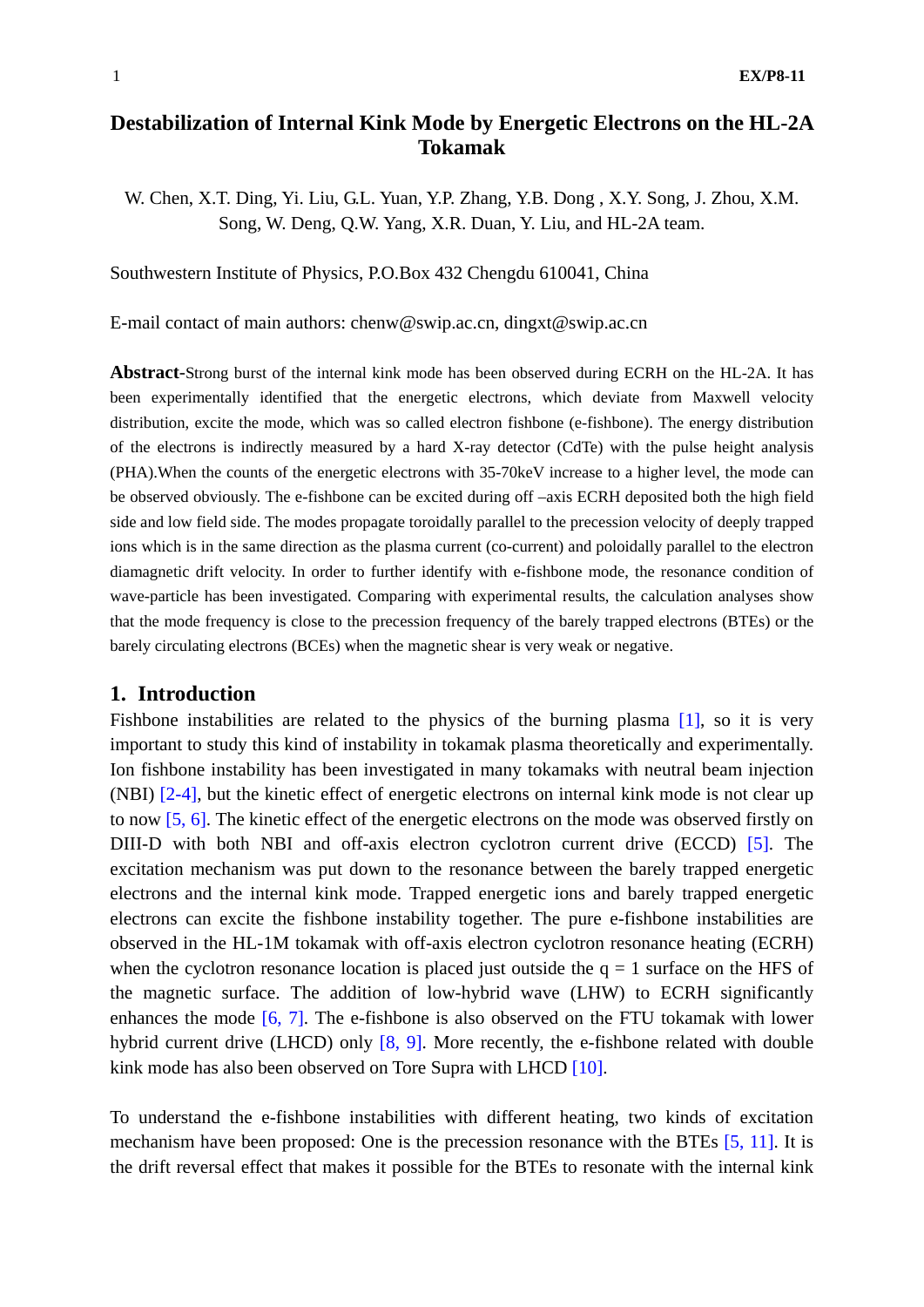mode. This kind of interpretation mainly is based on the well-known ion fishbone theory [12, 13]. The other is the resonance with the BCEs at the negative magnetic shear [9, 14]. However, these explanations have not been identified by experiments and are still ambiguous, so the further experiments need carry out.

In the present paper, the observation of e-fishbone on the HL-2A tokamak is reported with the emphasis on the relation between the mode and spectra of the energetic electrons. The results analyzed by wave-particle resonance condition are compared with the experiments.

### **2. Experimental conditions**

HL-2A is a medium-sized tokamak with a double null closed divertor. The typical parameters of the present experiment: major radius  $R = 1.65$ m, minor radius a = 0.40m, plasma current Ip = 100–350 kA, toroidal magnetic field Bt = 1.0–2.5 T, line-averaged density  $\langle n_e \rangle$  =  $(1-4) \times 10^{13}$  cm<sup>-3</sup>, edge safety factor qa=3-5, and a plateau duration of 0.3-1.0s.

The ECRH system with four 68GHz/500kW/1S gyrotrons has been built up and successfully used on HL-2A. The range of ECRH power is  $P_{ECRH} = (0 - 2)$  MW. The ECRH power with O-mode (selected harmonic number  $n = 1$ ) or X-mode ( $n = 2$ ) is injected from the LFS.

The evolution of internal kink mode is followed by a 100 channel soft X-ray multi-camera system (5 arrays, 20 channels for each array); the energy range of its detector is 1eV-10keV. Figure 1(a) shows the arrangement of the soft X-ray array. The spatial and temporal resolution of the system is 2.5 cm and  $10 \mu s$ , respectively. Their view covers the entire plasma cross section; only those channels with sight lines passing through the plasma core are shown in this work because our attention is focused on the  $q = 1$  surface in the plasma core. The drift direction of internal kink mode can be derived from the local soft X-ray emissions reconstructed by a tomographic technique.

The energy spectrum of energetic electrons is indirectly measured by CdTe diagnostic system on HL-2A. The CdTe detector is placed outside of the vacuum vessel in order to obtain information of the hard X-ray emission. The hard X-ray spectrum is obtained using PHA. The range of hard X-ray spectrum is 10-200 keV divided into eight channels discretionarily. The temporal resolution of the system is 1ms, and the highest energy resolution is 1 keV.

### **3. Experimental results**

The e-fishbone was observed in the signals from a soft X-ray array (A1) shown in FIG.1. FIG 1b shows the typical temporal evolution of the soft X-ray intensity during ECRH in shot 7982. The parameters of this shot are: plasma current Ip = 300 kA, toroidal field Bt = 2.38 T, line-averaged density  $2.0 \times 10^{13}$  cm<sup>-3</sup> and ECRH power P<sub>ECRH</sub> = 380 kW. Strong burst of the soft X-ray oscillation can be observed during ECRH. The burst oscillations are located at the  $q = 1$  surface and its amplitude is clearly larger than that of the precursor oscillation. This mode is easier to distinguish from the precursor oscillation, because they not only appear before the sawtooth crash, but also in the middle of the sawtooth. The singular value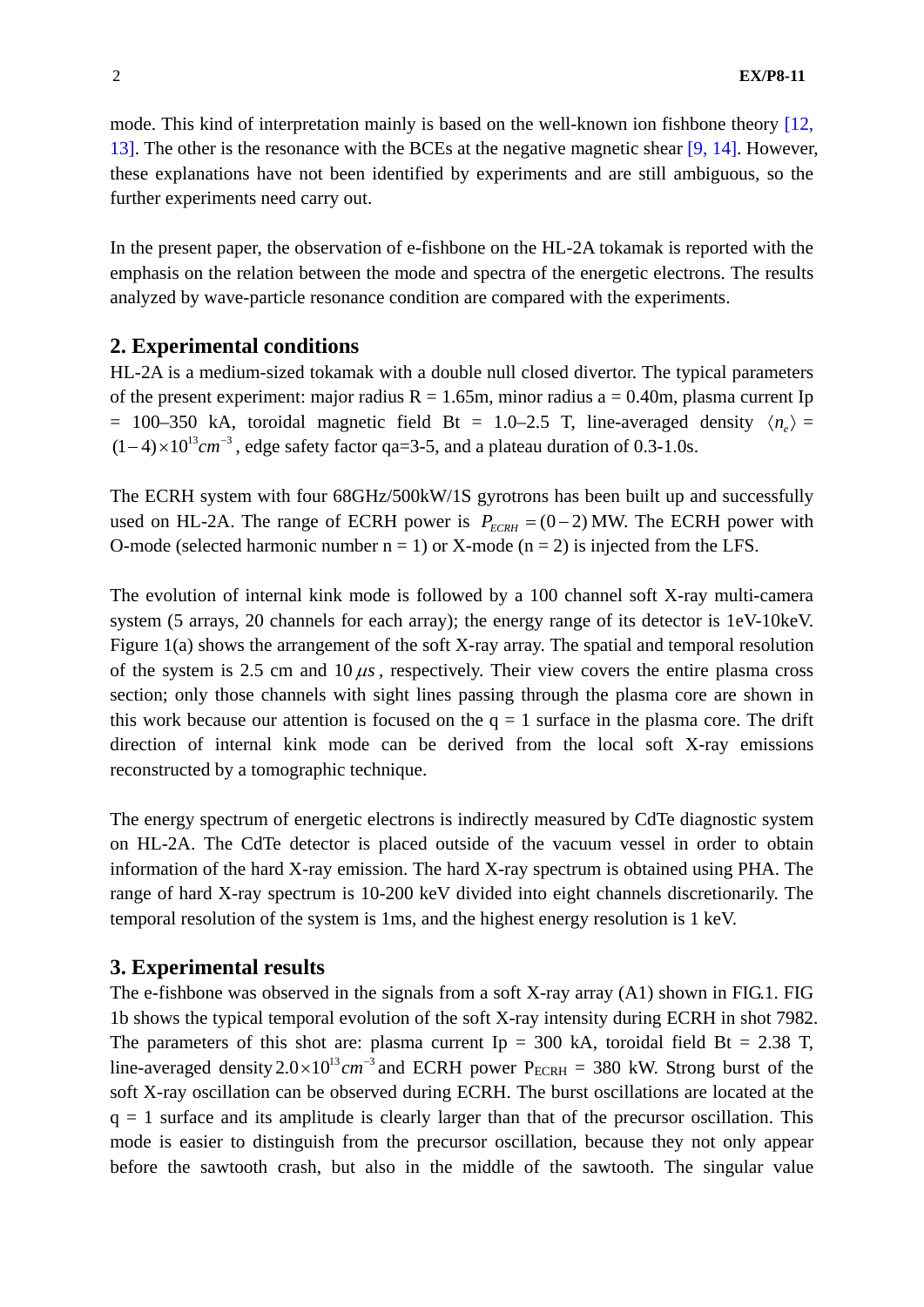decomposition (SVD) analysis for the soft X-ray signals indicates the poloidal and toroidal mode number are  $m/n = 1/1$ . Figure 3 shows the temporal evolution of the hard X-ray photon number at different energy channels for the same shot. The energy distributions of the energetic electrons at the different time, expressed with the dot lines A, B, C and D in Fig.3 are show in Fig.4. Without ECRH, the energy distribution of the energetic electrons is Maxwell and the counts of the hard X-ray photons above



*Fig.1. (a) The arrangement of a soft X-ray array (A1) on HL-2A; (b) The temporal evolution of the soft X-ray emission intensity at different channels for shot 4350.* 

30keV are very low. During ECRH, the distributions deviate from Maxwell and the electrons

excited by energetic electrons. The e-fishbone with energy of 30-70keV increase obviously. Increasing level of the energetic electrons with more than 30keV strongly related with the burst of the soft X-ray oscillation, indicating that the internal kink mode surely is not only can be excited during the off-axis ECRH deposited in high field side, but also in low field side.



frequency chirping of the e-fishbone.

spectra obtained by wavelet analysis. It is found that the frequency decrease slightly with the decreasing of the amplitude of the burst. The frequency decrease may be related with the



*Fig.3.The temporal evolution of the hard X-ray photon number at different energy channels for shot 7982.*



*Fig.2. The temporal evolution of the soft X-ray emission intensity with e-fishbone for shot 7982.* 



*Fig.4.The hard X-ray photon numbers vs energetic electron energy at different time segments (A-D) for shot 7982.*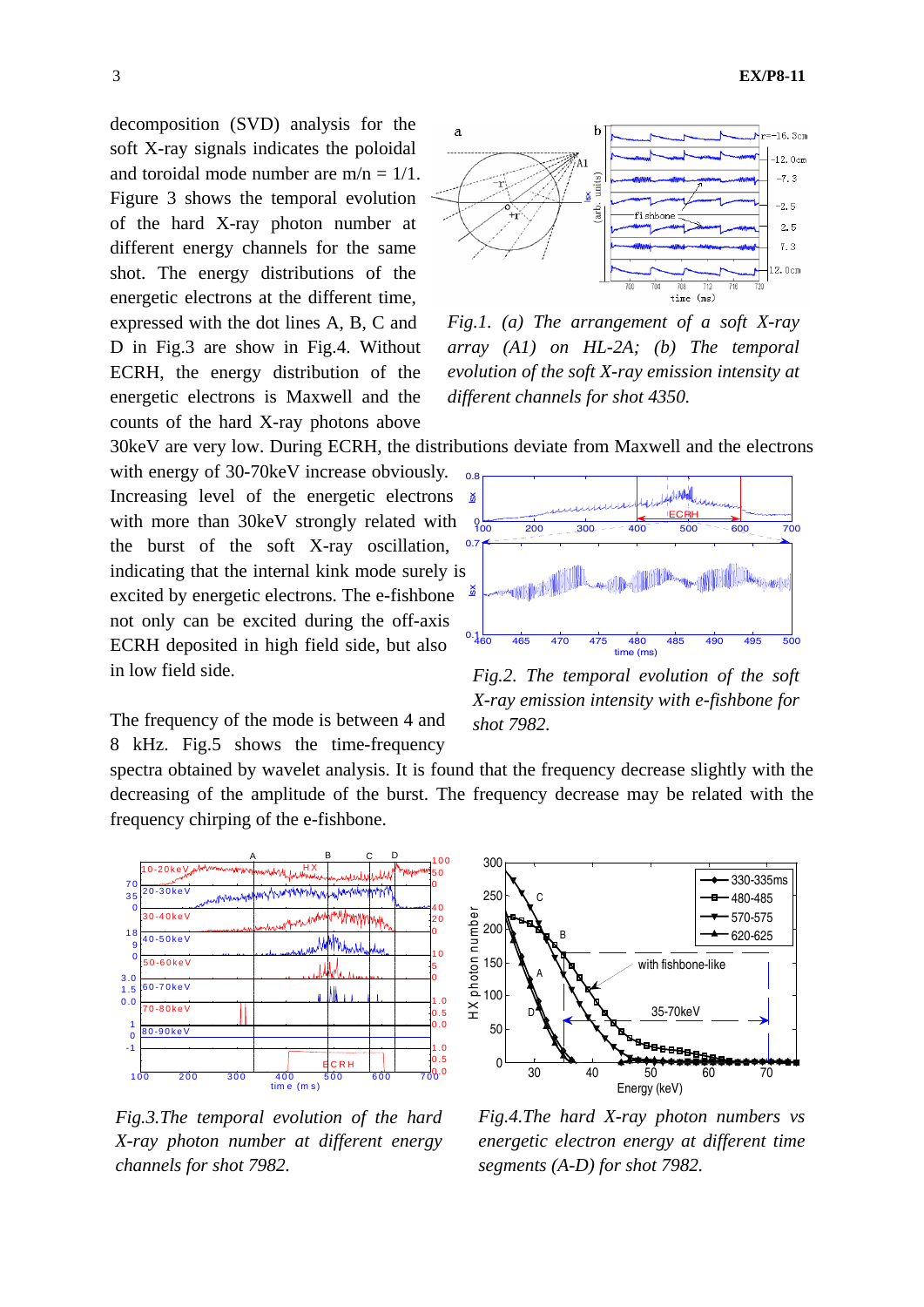

*Fig.5. The soft X-ray signals with a "fishbone" and its time-frequency spectra.* 

The local soft X-ray emission is reconstructed by a tomographic technique, as shown in Fig.6. The ion diamagnetic drift velocity  $\vec{v}_{di} = \vec{B} \times \nabla p / enB^2$  is shown in Fig.6, where ∇*p* is pressure gradient. The drift direction of the mode has been reconstructed by a tomographic technique, it is also presented in Fig.6, and it is clockwise direction. Namely, the mode propagates poloidally to parallel the electron diamagnetic drift velocity. The poloidal rotation of  $m = 1$  modes generally agrees in



*Fig.6. The direction of ion diamagnetic drift*(*A1 and A3 are two soft X-ray arrays*) *and the drift direction of the mode( reconstructed by a tomographic technique).*

both sign and magnitude with the electron diamagnetic velocity.



*Fig.7. The toroidal field versus line-averaged density and ECRH power.* 

Since this phenomenon is related to the heating position, we have scanned the power deposited position from  $\rho = -0.4$  to 0.4 (namely toroidal magnetic field Bt from 1.10 to 1.35), where  $\rho$  is normalized radius (divertor discharges, minor radius a=37cm). Fig.7 shows toroidal field Bt versus line-averaged density  $\langle$ ne $\rangle$  and ECRH power P<sub>ECRH</sub>. The heating position locates the LFS when Bt is larger than 1.21T, contrarily, lies in the HFS. It is found that this phenomenon could be observed on the HFS and LFS heating, and the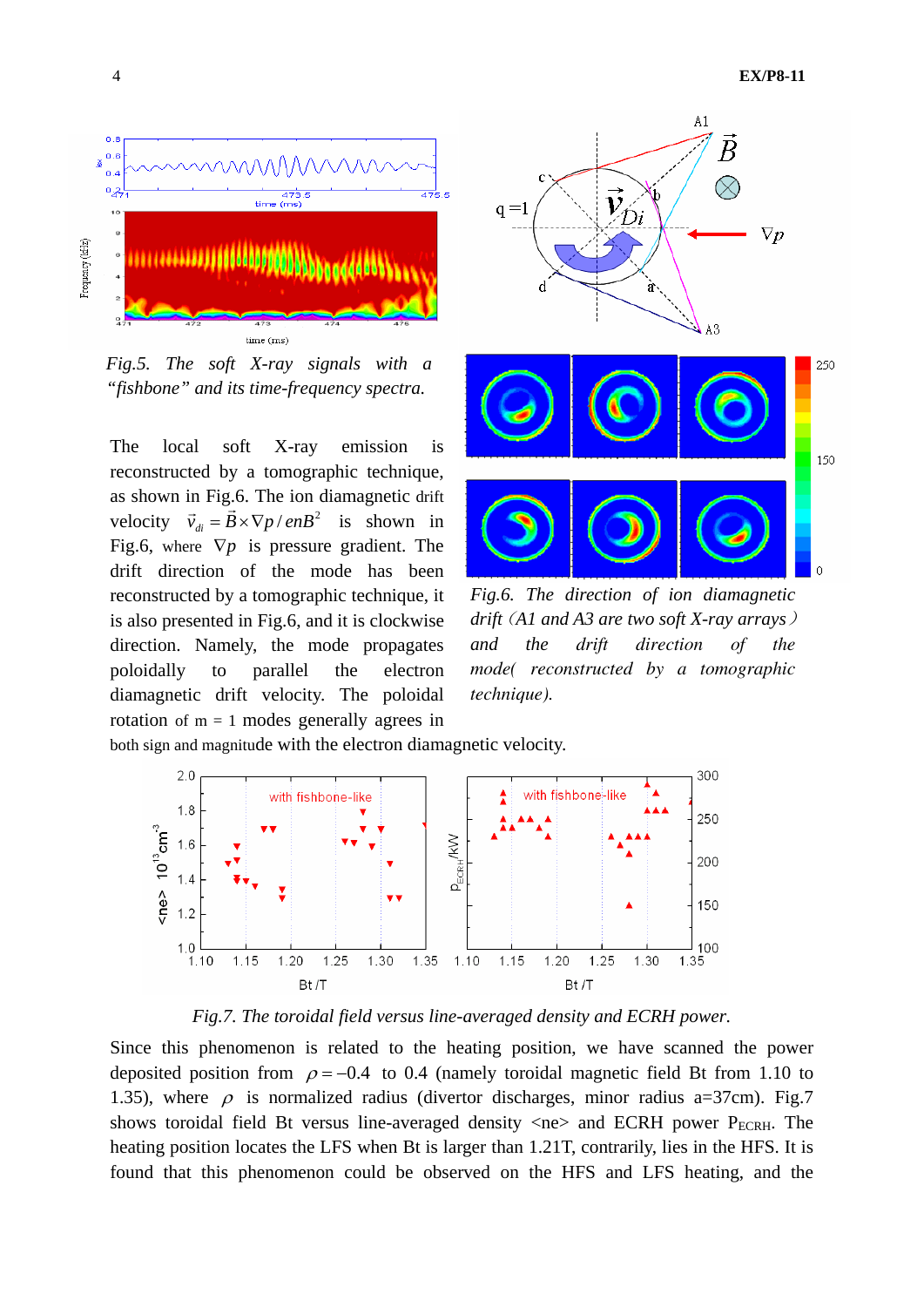fishbone-like is excited much more easily during off-axis heating. For this reason, it is possible to produce easily a weak or negative magnetic shear with off-axis ECRH.

#### **4. Calculation and analysis**

A general fishbone dispersion relation [12, 15-17] can be written as  $-i\Omega + \delta W_f + \delta W_k = 0$ , where  $\Omega = \omega^{1/2} (\omega - \omega_{\min})^{1/2} / \omega_A$ ,  $\omega_{\min}$  is the ion diamagnetic drift frequency,  $\omega_A = v_A / qR$ , q is the safety factor,  $v_A$  is the Alfven velocity. Here,  $-i\Omega$  is the inertial layer contribution due to energetic particles, while  $\delta W_t$  and  $\delta W_t$  come from fluid MHD and energetic particle contributions in the ideal regions.

The analysis of kinetic theory manifests four quantitatively different types of resonance between wave and energetic particles [15]. They are wave-precessional drift resonance (  $\omega = \omega_d$ ), wave-transit resonance (  $\omega = \omega_t$ ), wave-bounce resonance (  $\omega = \omega_b$ ) and precessional drift-bounce resonance ( $\omega_b \approx \omega_d \gg \omega$ ), where  $\omega_d$ ,  $\omega_b$ , and  $\omega_t \approx v_\parallel / qR$  are the toroidal precession frequency, the bounce frequency and the particle transit frequency around the torus, respectively.

The resonance conditions are different for trapped particles and circulating particles [18]. For the former, the resonance condition is  $\omega - \omega_d - p\omega_b = 0$ ; for the latter the resonance condition becomes  $\omega - k_{\parallel} v_{\parallel} - p \omega_{t} = 0$ .

The precession frequency  $\omega_{dt}$  and bounce frequency  $\omega_{bt}$  of the barely trapped electrons are given as follows  $[11, 18, 20]$ 

$$
\omega_{dt} = \frac{2\Omega_0 p_\alpha}{\gamma \Omega_p m_0 R^2} \left[ \frac{E(k_1)}{K(k_1)} - \frac{1}{2} \right] + \frac{4\Omega_0 p_\alpha s}{\gamma \Omega_p m_0 R^2} \left[ \frac{E(k_1)}{K(k_1)} - (1 - k_1^2) \right] = \frac{2\Omega_0 p_\alpha}{\gamma \Omega_p m_0 R_0^2} G_t, \omega_{bt} = \frac{\pi (\varepsilon \Omega_0 p_\alpha / m_0)^{1/2}}{2 \gamma q R_0 K(k_1)}
$$
  

$$
G_t = \frac{E(k_1)}{K(k_1)} - \frac{1}{2} + 2s \left[ \frac{E(k_1)}{K(k_1)} - (1 - k_1^2) \right], \quad k_1^2 = \frac{R v_{\parallel}^2}{2 r_s v_{\perp}^2}, \quad \cos \theta_b = 1 - 2k_1^2, \quad p_\alpha = \frac{1}{2} m_0 \Omega_c \rho^2
$$

For the barely circulating electrons, the precession frequency  $\omega_{dc}$  and bounce frequency  $\omega_{bc}$ become [9, 14]

$$
\omega_{dc} = q\omega_{bc} + \frac{u_{\phi0}^2}{2\gamma\Omega_p r_s R_0} \left[ \frac{E(k)}{K(k)} - (1 - \frac{k^2}{2}) \right] + \frac{u_{\phi0}^2 s}{\varepsilon \gamma \Omega_p R_0} \frac{E(k)}{K(k)} = q\omega_{bc} + \frac{u_{\phi0}^2}{2\gamma \Omega_p r_s R_0} G_c
$$

$$
\omega_{bc} = \frac{\pi u_{\phi0} \sigma}{2\gamma q R_0 K(k)}, G_c = \frac{E(k)}{K(k)} - (1 - \frac{k^2}{2}) + 2s \frac{E(k)}{K(k)}, k^2 = \frac{2r_s v_\perp^2}{R v_\parallel^2}, \quad \sigma = \pm 1
$$

where  $\Omega_0$ ,  $\Omega_p$  and  $\Omega_c$  are toroidal and poloidal gyro-frequency and guiding center gyro-frequency, respectively. Here we have used  $\gamma$ ,  $m_0$ , s,  $v_{\parallel}$ ,  $v_{\perp}$ ,  $r_s$ ,  $G$ ,  $\theta_b$ ,  $\varepsilon$ ,  $E$  and *K* to denote relativistic factor, static mass of electron, magnetic shear factor, parallel velocity, vertical velocity, reversal radius, normalized precession velocity, bounce angle of banana particles, inversed aspect ratio, the first and second complete elliptic integral, respectively.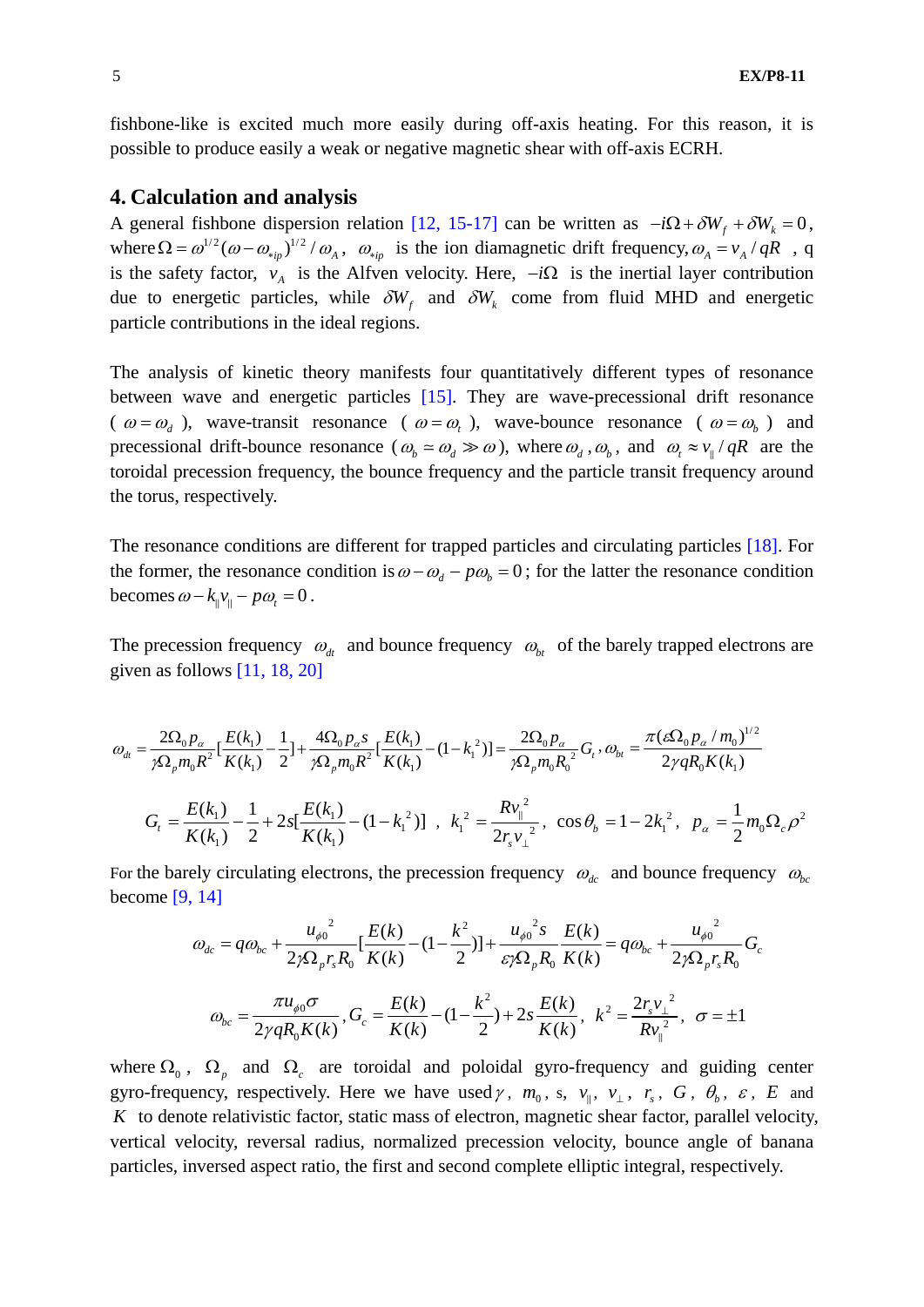

*Fig.8. The normalized precession velocities (G<sub>t</sub> and G<sub>c</sub>) of the barely trapped elecrtons and the barely circulating electrons. The negative values (Gt and Gc) denote drift reversal for particles.*

The normalized precession velocities  $(G_t \text{ and } G_c)$  of the barely trapped electrons and the barely circulating electrons have been present in Fig.8. For the trapped electrons, if the bounce angle  $\theta_b$  is larger than 90°, the precession velocity can reverse, and it easily take place in the region of negative shear. For the circulating electrons, the precession of all the particles is reversed if only the shear is negative.

Fig.9a shows the vertical energy of barely trapped electrons with precession frequency 5 kHz and Bt =  $1.2$ T versus bounce angle. The e-fishbone can be excited if the bounce angle is larger than  $90^\circ$ ,

and it is more easily driven in the region of negative magnetic shear (-0.4, -0.2, -0.1 and -0.05) than

that of positive magnetic shear (0.05, 0.1, 0.2 and 0.4). The vertical energy to resonate with internal kink mode is about 10-100 keV. The precession frequency of barely trapped electrons with vertical energy 60  $keV$  and  $Bt = 1.2$  T versus bounce angle is plotted in Fig.9b, in which the precession frequency to resonate with internal kink mode ranges from 0 to 20 kHz



*Fig.9. The vertical energy (Eve) and precession frequency of BTEs vs bounce angle*  $\theta_b$  (*s is magnetic shear*)



*Fig.10. The precession frequency (* $\sigma$ =1 *and* <sup>σ</sup> = −1 *) of BCEs vs k at parallel energy*   $E_p = 40 \text{keV}$ . The negative frequencies denote drift *reversal for circulating particles.*

 $(-0.2 \le s \le 0.2$  and  $90^\circ < \theta_b < 160^\circ$ ). Fig.10 gives the precession frequency of barely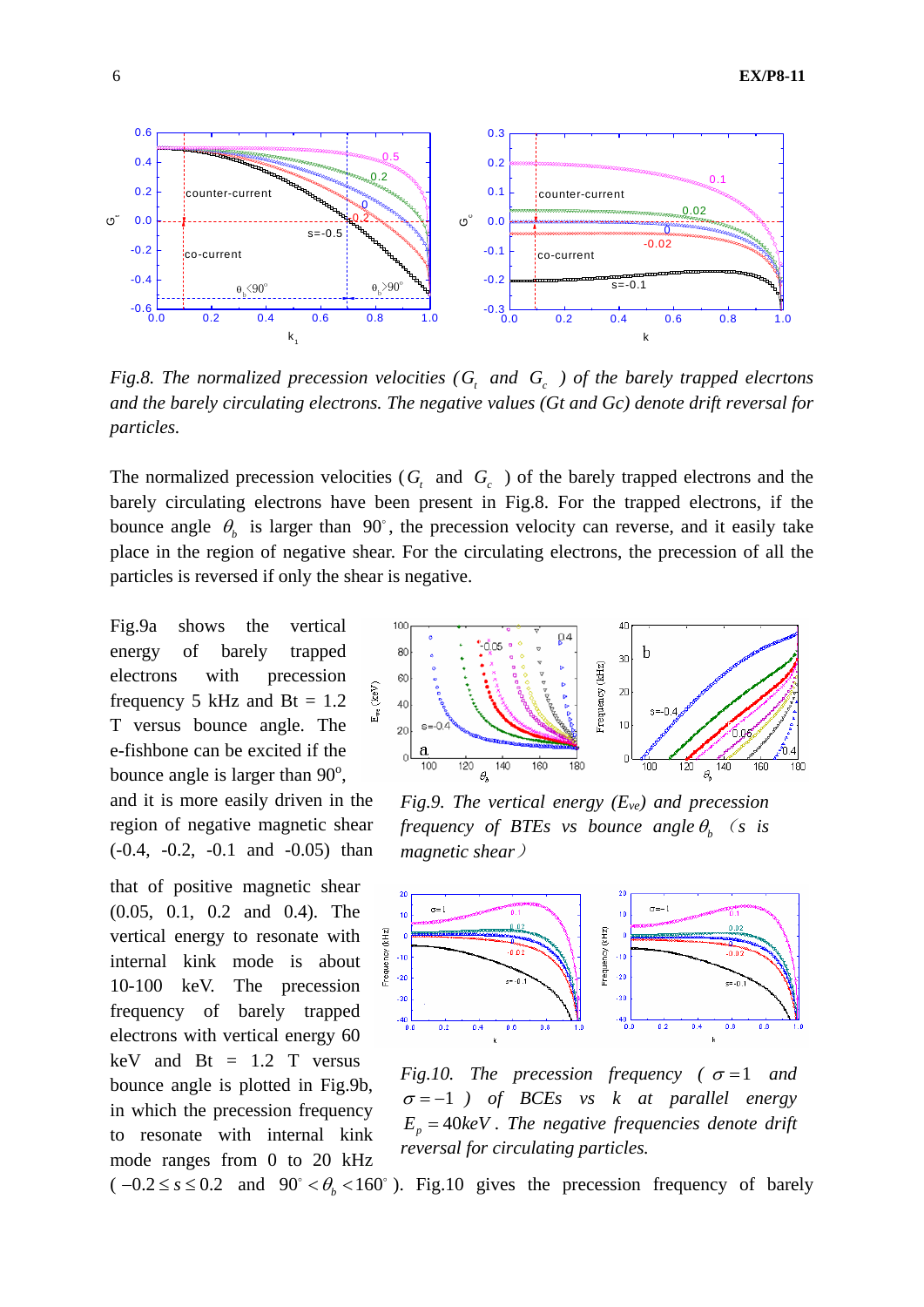circulating electrons with parallel energy  $E_p = 40 \text{ keV}$  and Bt = 1.2 T versus k. The precession frequency to resonate with internal kink mode is in the range of 0-20 kHz  $(-0.1 \le s \le 0$  and  $k < 0.8$ ).

## **5. Summary**

The experimental phenomena associated with the e-fishbone are summarized as follows: (1) It has been experimentally identified that the energetic electrons, which deviate from Maxwell velocity distribution, interact with internal kink mode; (2) The structure of the e-fishbone is located at the  $q = 1$  flux surface and the e-fishbone can be excited by ECRH deposited on both the LFS and HFS, and the mode occurs much more easily during off-axis heating; (3) The mode has a bursting behavior, and the frequencies of the mode are between 4 and 8 kHz; (4) The modes propagate toroidally parallel to the precession velocity of deeply trapped ions which is in the same direction as the plasma current, and propagate poloidally parallel to the electron diamagnetic drift velocity.

It is experimentally identified that the energetic electrons with energy of 35-70 keV play a dominant role in the excitation mechanism of the e-fishbone. By the wave-particle resonance conditions, the calculation analyses show that the mode frequency is close to the precession frequency of the BTEs and BCEs when the magnetic shear is very weak or negative, in accordance with experiment observations. The e-fishbone is supposed to be excited by the BCEs with off-axis ECRH on the LFS. However, on the HFS, the mode is likely to be driven jointly by the BTEs and BCEs.

Using CdTe detectors, the energy spectrum of the energetic electron can be obtained, but we cannot differentiate the perpendicular and parallel energy of energetic electrons. Strictly speaking, a quantitative analysis of the e-fishbone needs a three-dimensional Fokker–Planck simulation which we intend to pursue in the future. Theoretically, both the BTEs and BCEs can be characterized by drift-reversal and can excite e-fishbone propagating in the ion diamagnetic direction or electron diamagnetic direction; for all that, this still requires much more experimental evidences.

### **Acknowledgments**

The authors would like to acknowledge Dr G.Y. Fu for helpful discussions during attending SU-HANG meeting and thank Professor X.M.Qiu, J.Q.Dong, and Z.T.Wang for helpful advice and assistance on physical analysis. This work was supported by National Natural Science Foundation of China under Grant No. 10775041.

### **References**

[1] Fasoli A *et al* **2007** *Nucl. Fusion* **47** S264-S284

- [2] McGuire K *et al* **1983** *Phys.Rev.Lett.* **50** 891
- [3] Gunter S *et al* **1999** *Nucl. Fusion* **39** 1535-1539
- [4] Fredrickson E *et al* **2003** *Nucl. Fusion* **43** 1258-1264